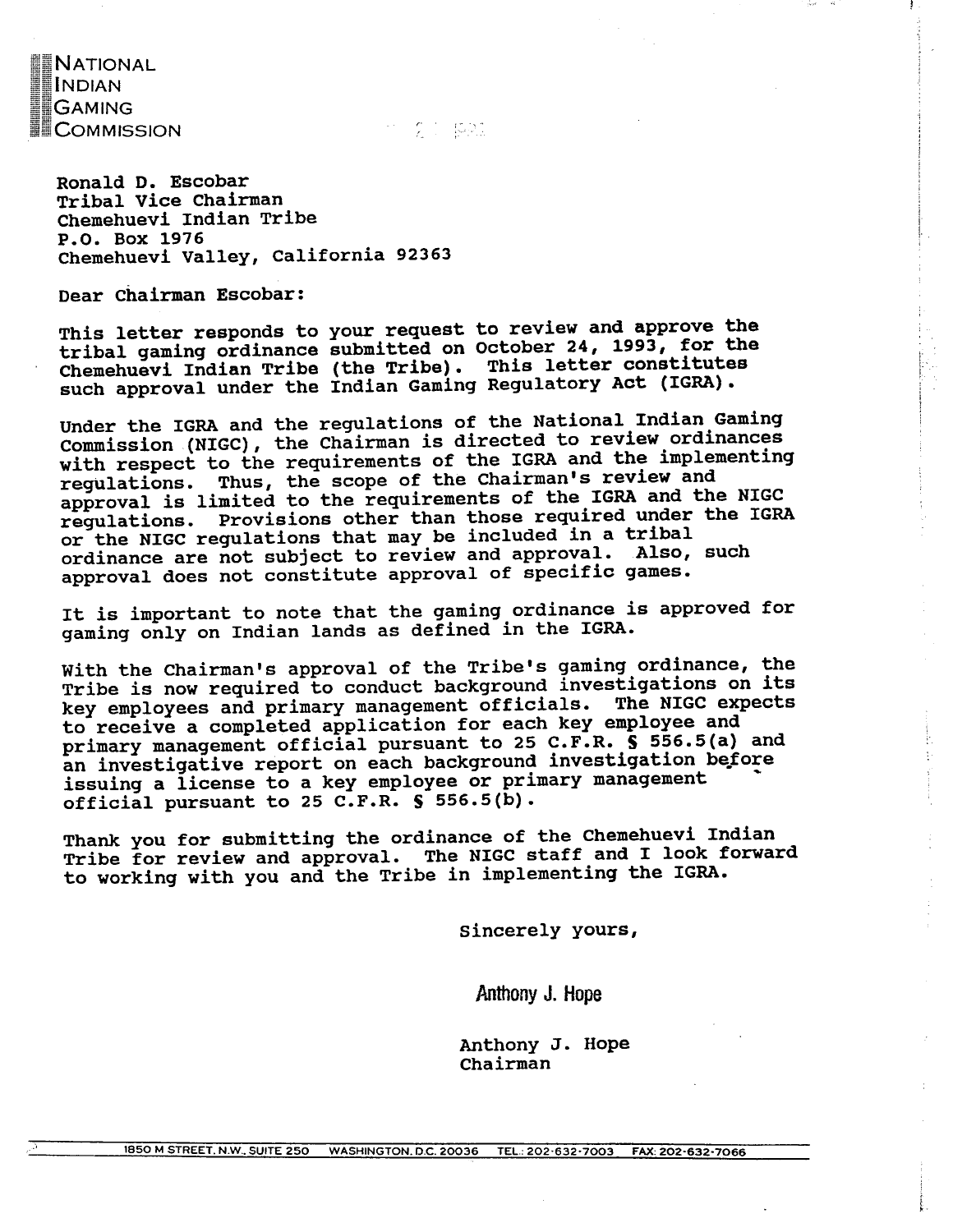

**P.O. BOX 1976 • CHEMEHUEVI VALLEY, CALIFORNIA 92363 • (619) 858-4534** 

Chemehuevi Indian Tribe

#### **CHEM. R.** 93-08-28

「大学のことに、そのことに、そのことに、このことに、「そのことに、「そのことに、「そのこと」

i<br>F

ことにより、アクタを引きますと反映事長が発表する事件について発表の戦で、1992年12月12日で、1992年12月1日開始の発表を受け、1992年12月1日、1993年12月1日、1999年12月1日 ( 1993年 1 1993年 12月1日 12月1日 12月1日 12月1日 12月1日 12月1日 12月1日 12月1日 12月1日 12月1日 12月1日 12月1日 12月1日 12月1日 12月1日 12月1日 12月1日 1

ا<br>الما

 $\bar{2}$ 

**A resolution adopting Ordinance No. 93-A, the Chemehuevi Indian Tribe's Gaming Ordinance, which authorizes and provides for the regulation of Class I1 and Class 111 gaming on the Chemehuevi Indian Reservation.** 

- WHEREAS, the Chemehuevi Indian Tribe is an American Indian Tribe organized pursuant to the Indian Reorganization Act of June 18, 1934 and is recognized by the United States Government through the Secretary of the Interior, with the Chemehuevi Tribal Council as its governing body; and
- WHEREAS, at the Chemehuevi Indian Tribe's annual general membership meeting held in April 1993, at which a quorum was present, a majority of the Tribe's members voted to direct the Chemehuevi Tribal Council to investigate the feasibility of establishing a Tribal gaming enterprise to engage in Class I1 and Class I11 gaming on the Chemehuevi Indian Reservation; and
- **WHEREAS,** pursuant to said vote of the general membership, the Chemehuevi Tribal Council has appointed a Gaming Committee for the purpose of implementing the general membership's directive to investigate the feasibility of establishing a Tribal gaming enterprise on the Chemehuevi Indian Reservation consistent with all requirements and procedures of the Chemehuevi Indian Tribe and all other applicable laws and regulations; and
- WHEREAS, the Chemehuevi Indian Tribe's Gaming Committee has presented to the Chemehuevi Tribal Council a proposed Tribal Gaming Ordinance authorizing and providing for the regulation of Class I1 and Class I11 gaming on the Chemehuevi Indian Reservation, and other proposed policies, procedures and agreements to be submitted to the National Indian Gaming Commission in connection with a request for approval of said Gaming Ordinance;



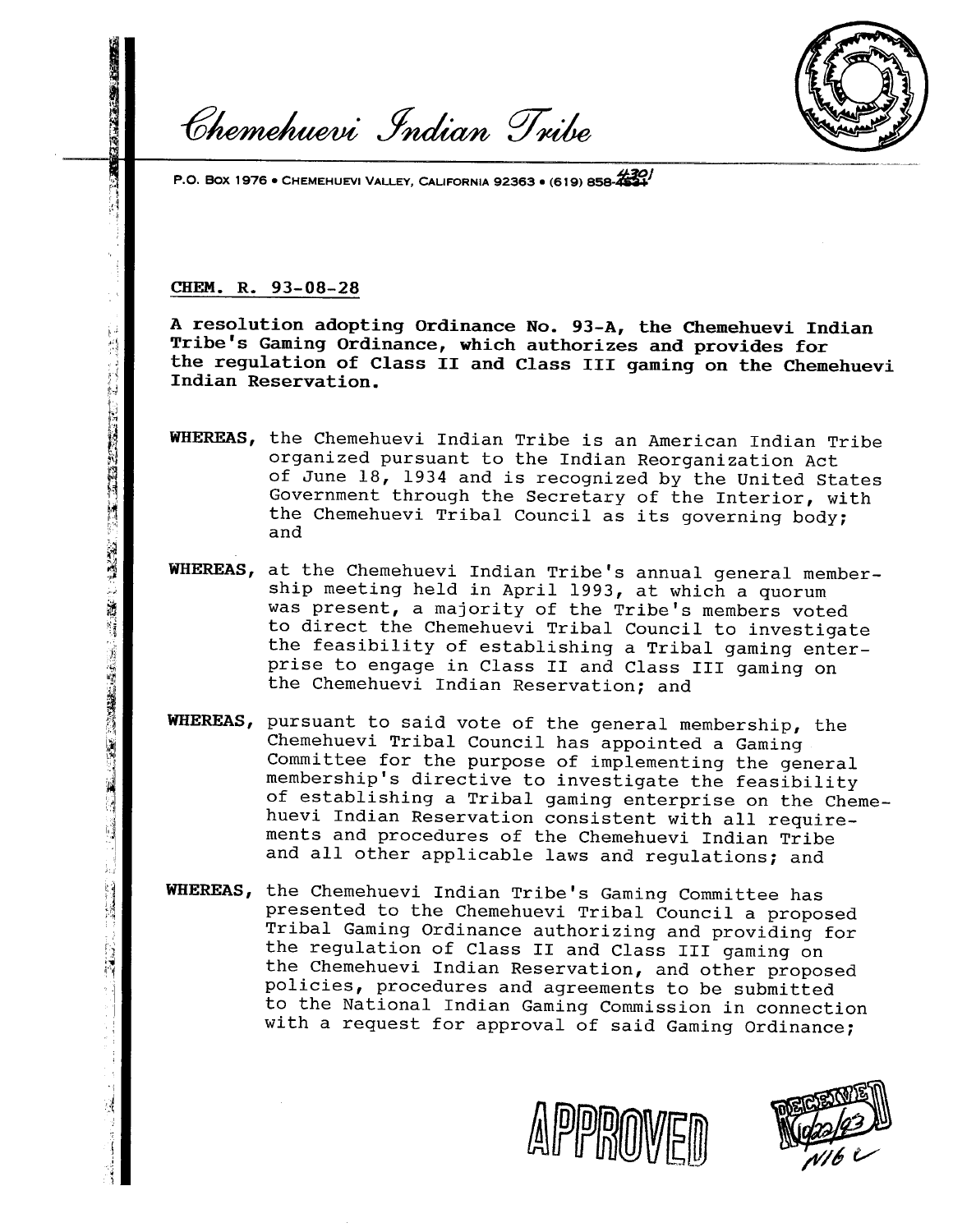#### **CHEMEHUEVI INDIAN TRIBE**

#### **GAMING ORDINANCE**

#### **I. Purpose**

The Chemehuevi Indian Tribe, as the beneficial owner of the Chemehuevi Indian Reservation, and acting through its Tribal Council in the exercise of its inherent sovereign power to enact ordinances and otherwise safeguard and provide for the health, safety and welfare of the Chemehuevi Indian Reservation and the members of the Tribe, hereby ordains and establishes this Ordinance for the purpose of authorizing and comprehensively and preemptively regulating the terms and conditions under which Class II and Class III gaming may be conducted within the boundaries of the Chemehuevi, Indian Reservation.

#### 11. Gaming Authorized

**A.** Class **I1** gaming as defined in the Indian Gaming Regulatory Act, P.L. 100-447, 25  $\tilde{U}$ .S.C. Section 27039(7) (A) ("IGRA") and by the regulations promulgated by the National Indian Caming Commission at 25 C.F.R. 6 502.3 (as published in the Federal Register at 57 FR 12382-12393, April 9, 1992) is hereby authorized.

B. Class I11 gaming as defined in the Indian Gaming Regulatory Act, P.L.  $100-447$ , 25 U.S.C. Section 2703(8) ("IGRA") and by the regulations promulgated by the National Indian Gaming Commission (IfNIGC") at 25 C.F.R. **5** 502.4 (as published in the Federal Register at 57 FR 12382-12393, April 9, 1992) is hereby authorized, provided such gaming is also authorized by and consistent with a Tribal-State Compact that has been approved by the Secretary of the Interior and is in effect, or otherwise has been authorized by the Secretary of the Interior or federal law.

### **111. Ownership of Gaminq ~acilities and/or Enterprises**

The Tribe shall have the sole propriety interest in and responsibility for the conduct of any gaming facilities and/or enterprise(s) authorized by this ordinance.

#### **IV. Use of Gaming Revenue**

**A. Except as specifically** authorized pursuant to subsection B of this Section, net revenues from Class **I1** and Class **I11** gaming n the Chemehuevi Reservation shall be used only for the following<br>urposes:

- 1) to fund Tribal government operations and programs;
- 2) provide for the general welfare of the Tribe and its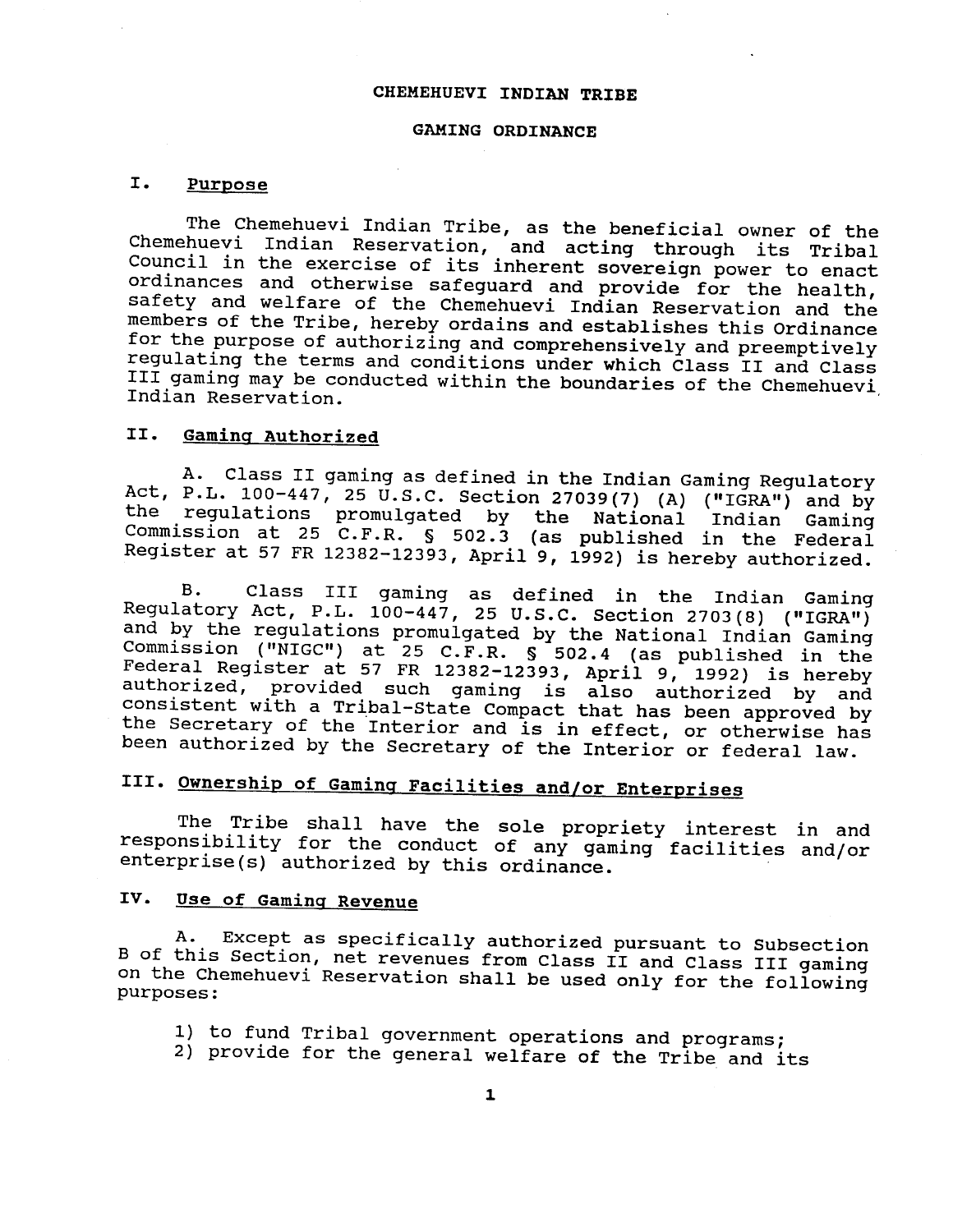members ;

- 3) promote Tribal economic development;
- 4) donate to charitable organizations; or
- 5) help fund operations of local government agencies.

B. If the Tribe elects to make per capita payments to Tribal members, it shall authorize such payments only in conformity with a plan submitted to and approved by the Secretary of the Interior pursuant to 25 **U.S.C,** § **2710(b) (3).** 

#### **V. Audit**

A. The Tribe shall cause to be conducted at least annually an independent audit of all gaming operations and shall submit the resulting audit reports to the National Indian Gaming Commission, and to such other agencies as may be required by the terms and to such other agencies as may be required by the terms and conditions of any Class III compact or other document sutherizing. Class **I11** gaming on the Chemehuevi Reservation.

B. All gaming-related contracts that result in the purchase of supplies, services, or concessions in excess of \$25,000.00 annually, except contracts for professional legal and accounting services, shall be specifically included within the scope of the audit that is described in Subsection A above.

# **VI. Protection of the Environment and public Health and Safety**

Class II and Class III gaming facilities on the Chemehuevi Reservation shall be constructed, maintained and operated in a manner that adequately protects the environment and the public health and safety.

## **VII. Licenses for Key Employees and Primary Manaqement Officials**

The Tribe shall ensure that the policies and procedures set out in this section are implemented with respect to key employees and primary management officials employed at any class I1 and/or Class **111** gaming enterprise operated on Indian lands within the boundaries of the Chemehuevi Indian Reservation:

#### A. Definitions

For the purposes of this section, the following definitions apply:

#### 1. Key employee means

- (a) A person who performs one or more of the person who performs and following functions:<br>(1) Bingo Caller;
	-
	- (2) Counting Room Supervisor
	- (3) Chief of Security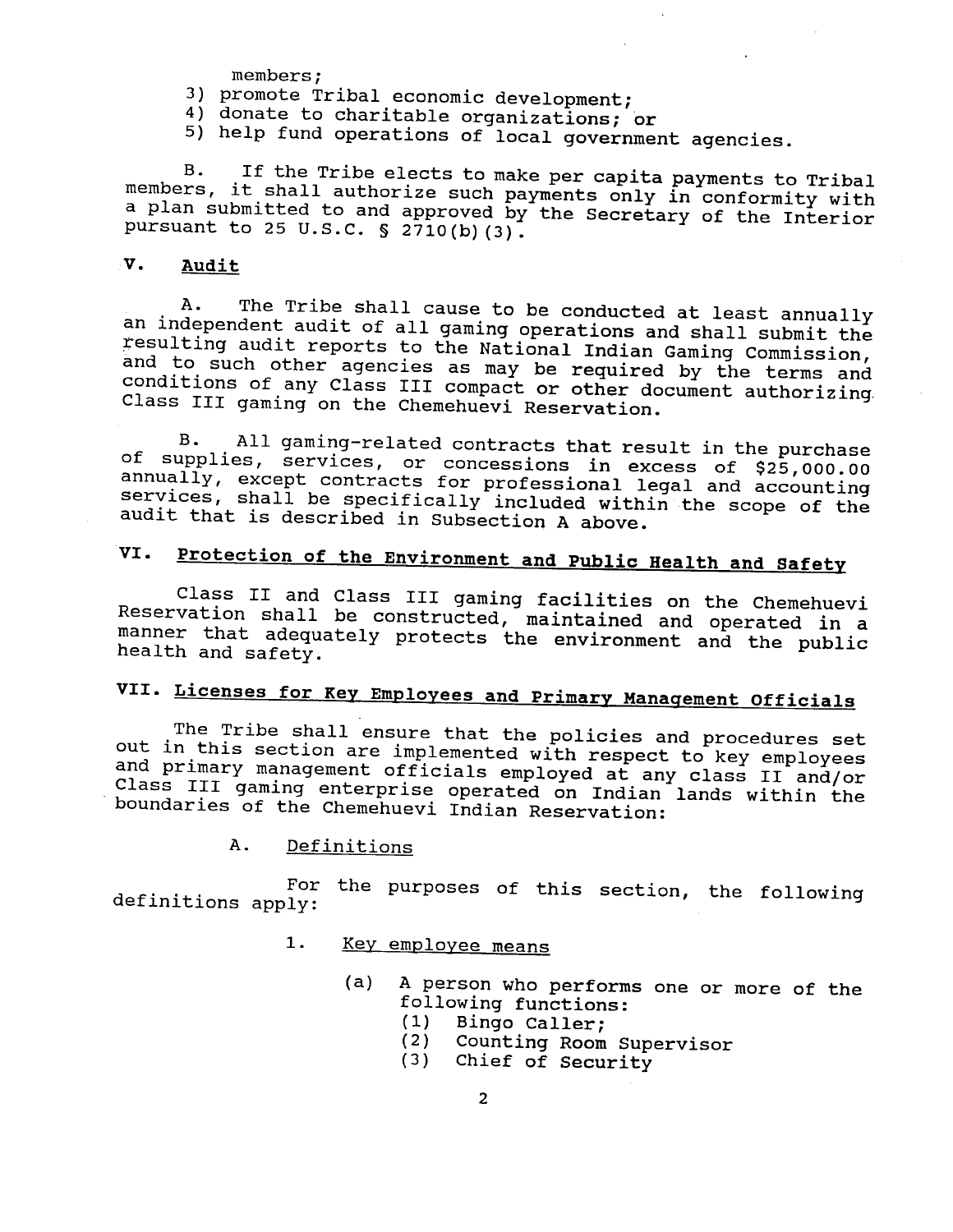**(4)** Custodian of gaming supplies or cash;

**大臣 (上) マンス** 

- (5) Floor Manager
- (6) Pit Boss
- (7) Dealer
- (8) Croupier
- Approver of Credit; or

 $\sqrt{2}$  ,  $\sqrt{2}$ 

- (10) Custodian of gambling devices including persons with access to cash and accounting records within such devices;
- (b) If not otherwise included, any other person whose total cash compensation is in excess of \$50,000 per year; or
- (c) If not otherwise included, the four most highly compensated persons in the gaming, operation.

#### 2. Primary management official means

- (a) The person having management responsibility for a management contract;
- (b) Any person who has authority:
	- (1) To hire and fire employees; or
	- To set up working policy for the gaming operation; or
- (c) The chief financial officer or other person who has financial management responsibility.

### B. Application Forms

1. The following notice shall be placed on the application form of a key employee or a primary management official before that form is filled out by an applicant:

> In compliance with the Privacy Act of 1974, the following information is provided: solicitation of the information on this form is authorized by 25 U.S.C. 2701 et seq. The purpose of the requested information is to determine the eligibility of individuals to be employed in a gaming<br>operation. The information will be used by National The information will be used by National Indian Gaming Commission members and staff who have need for the information in the performance of their official duties. The information may be disclosed to appropriate Federal, Tribal, State, local, or foreign law enforcement and regulatory agencies when relevant to civil, criminal or regulatory investigations or prosecutions, or when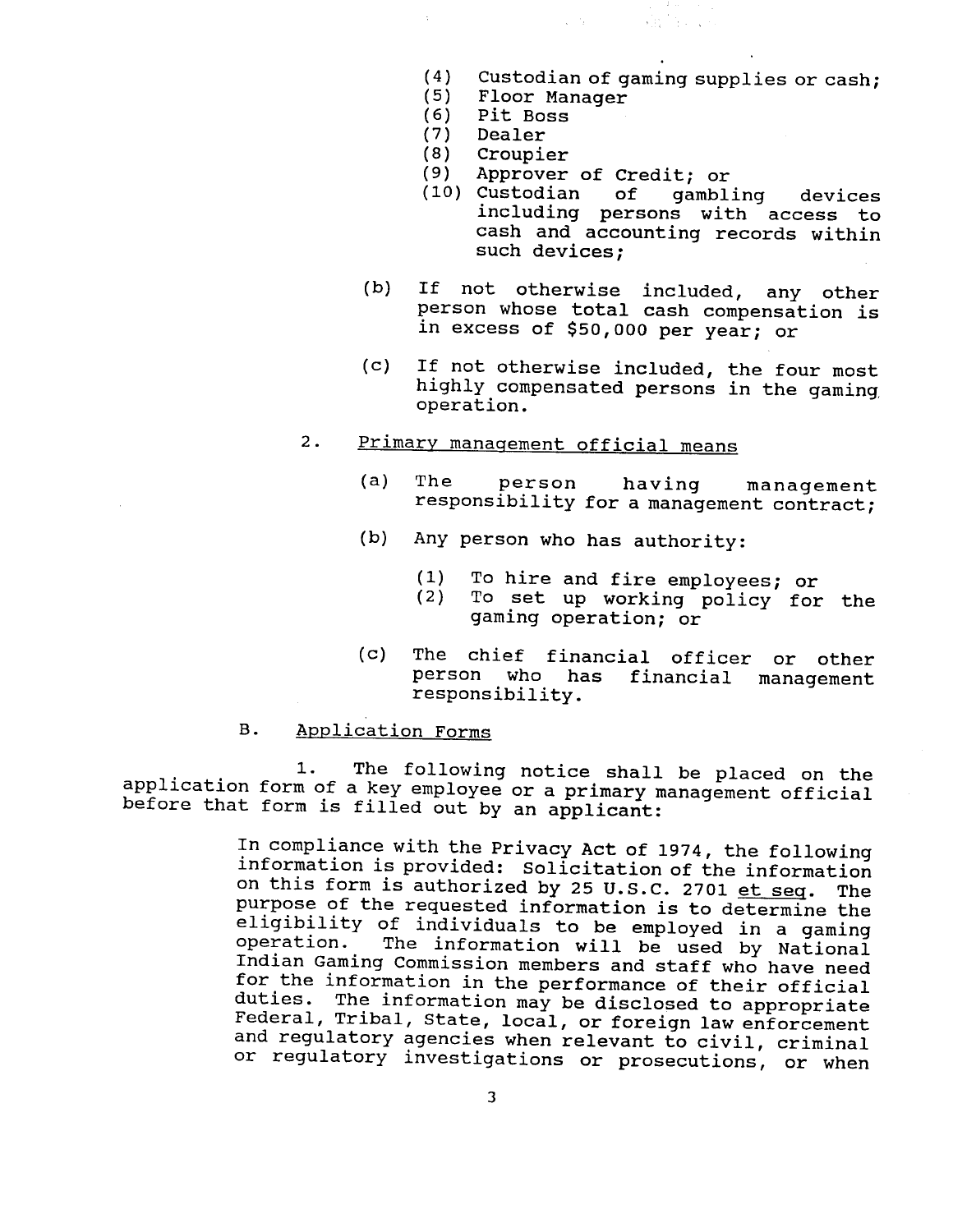pursuant to a requirement by a tribe or the National Indian Gaming Commission in connection with the hiring or firing of an employee, the issuance or revocation of a gaming license, or investigations of activities while associated with a tribe or a gaming operation. Failure to consent to the disclosures indicated in this notice will result in a tribe's being unable to hire you in a primary management official or key employee position.

The disclosure of your Social security Number (SSN) is voluntary. However, failure to supply a SSN may result in errors in processing your application.

2. Existing key employees and primary management officials shall be notified in writing that they shall either:

- a. Complete a new application form that contains a, Privacy Act notice; or
- b. Sign a statement that contains the Privacy Act notice and consent to the routine uses described in that notice.

3. The following notice shall be placed on the application form for a key employee or a primary official before that form is filled out by an applicant:

> A false statement on any part of your application may be grounds for not hiring you, or for firing you after you begin work. Also, you may be punished by fine or imprisonment. (18 U.S.C. **S1001).**

4. The Tribe shall notify in writing existing key employees and primary management officials that they shall either:

- a. Complete a new application form that contains a notice regarding false statements; or
- b. Sign a statement that contains the notice regarding false statements.

#### C. Background Investigations

1. The Tribe shall request from each primary management<br>and from each key employee all of the following official and from each key employee all of the following information:

> a. Full name, other names used (oral or written), Social Security number(s), birth date, place of birth, citizenship, gender, all languages spoken or written;

> > $\overline{\mathbf{4}}$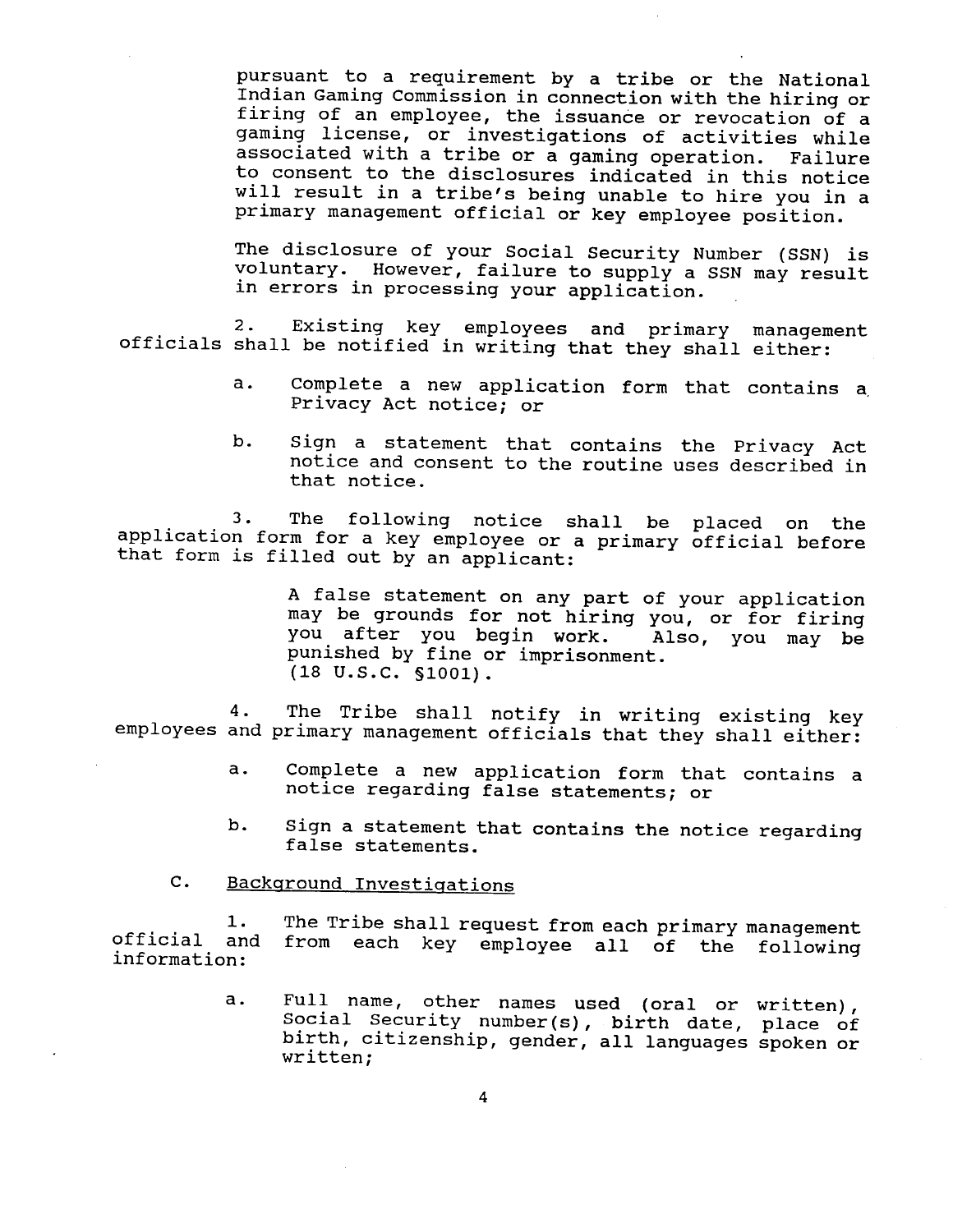- Currently and for the previous five years: all b. business and employment positions held, ownership interests in those businesses, business and residence addresses, and drivers license numbers;
- The names and current addresses of at least three  $\mathbf{c}$ . personal references, including one personal personal references, including one personal<br>reference who was acquainted with the applicant during each period of residence listed under paragraph (1)(b) of this Subsection;
- Current business and residence telephone numbers; d.
- A description of any existing and previous business e. relationships with Indian Tribes, including ownership interests in those businesses;
- f. A description of any existing and previous business' relationships with the gaming industry generally, including ownership interests in those businesses;
- g. The name and address of every licensing or regulatory agency with which the person has filed an application for a license or permit related to gaming, whether or not such license or permit was granted;
- For each felony for which there is an ongoing h. prosecution or a conviction, the charge, the name and address of the court involved, and the date and disposition if any;
- i. For each misdemeanor conviction or ongoing misdemeanor prosecution (excluding minor traffic violat'ions) within ten years of the date of the application, the name and address of the court involved and the date and disposition;
- For each criminal charge (excluding minor traffic j. charges), whether or not there is a conviction, if such criminal charge is within, ten years of the date of the application and is not otherwise listed pursuant to paragraph (1) (h) or (1) (i) of this subsection, the criminal charge, the name and address of the court involved and the date and disposition;
- k. The name and address of each licensing or regulatory agency with which the person has filed an application for an occupational license or permit, whether or not such license or permit was granted;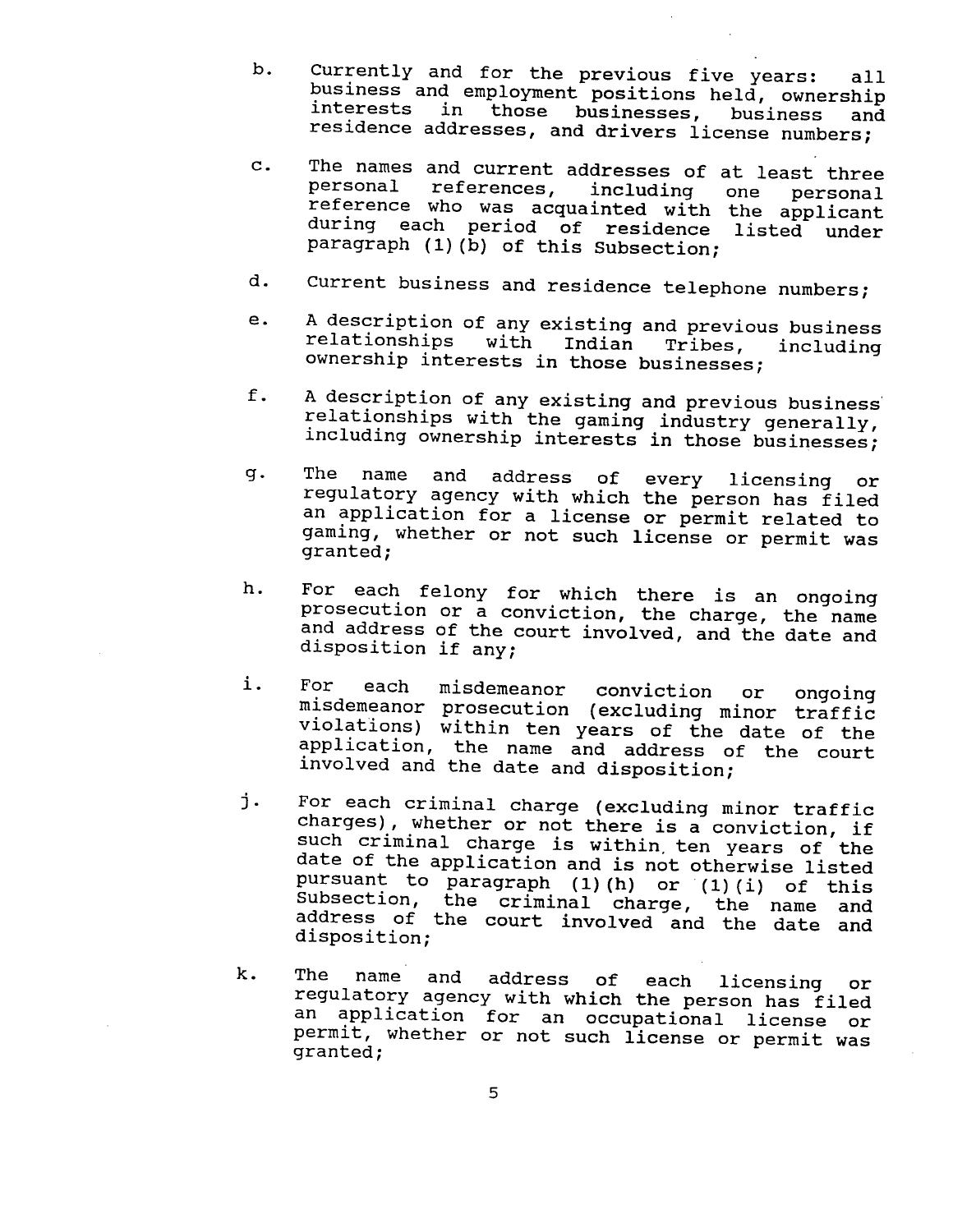- 1. A current photograph;
- m. Any other information the Tribe may deem relevant under the circumstances; and
- n. Fingerprints consistent with procedures adopted by the Tribe in accordance with 25 **C.F.R.** §522.2(h).

2. The Tribe shall conduct an investigation sufficient to make a determination under Subsection D. below. In conducting a background investigation, the Tribe or its agent (s) shall promise to keep confidential the identity of each person interviewed in the course of the investigation.

#### D. Eligibility Determination

The Tribe shall review a applicant's prior activities, criminal record, if any, and reputation, habits and associations to make a finding concerning the eligibility of a key employee or primary management official for employment in a gaming operation. If the Tribe determines that employment of the person poses a threat to the public interest or to the effective regulation of gaming, or creates or enhances dangers of unsuitable, unfair, or illegal practices and methods and activities in the conduct of gaming, the gaming operation shall not employ that person in a key employee or primary management official position.

E. Procedures for Forwarding Applications and Reports for **Kev** Employees and Primarv Manaaement officials to the National Indian Gaming Commission

**1.** When a key employee or primary management official begins work at a gaming operation authorized by this Ordinance, the Tribe shall forward to the National Indian Gaming Commission a completed application for employment and conduct the background investigation and make the determination referred to in subsection D of this Section.

2. The Tribe shall forward the report referred to in Subsection **F** of this Section to the National Indian Gaming Commission within 60 days after an employee begins work or within 60 days of the approval of this Ordinance by the chairman of the National Indian Gaming commission.

3. The gaming operation shall not employ as a key employee or primary management official a person who does not have a license after 90 days.

F. Report to the National Indian Gaming Commission

1. Pursuant to the procedures set out in Subsection E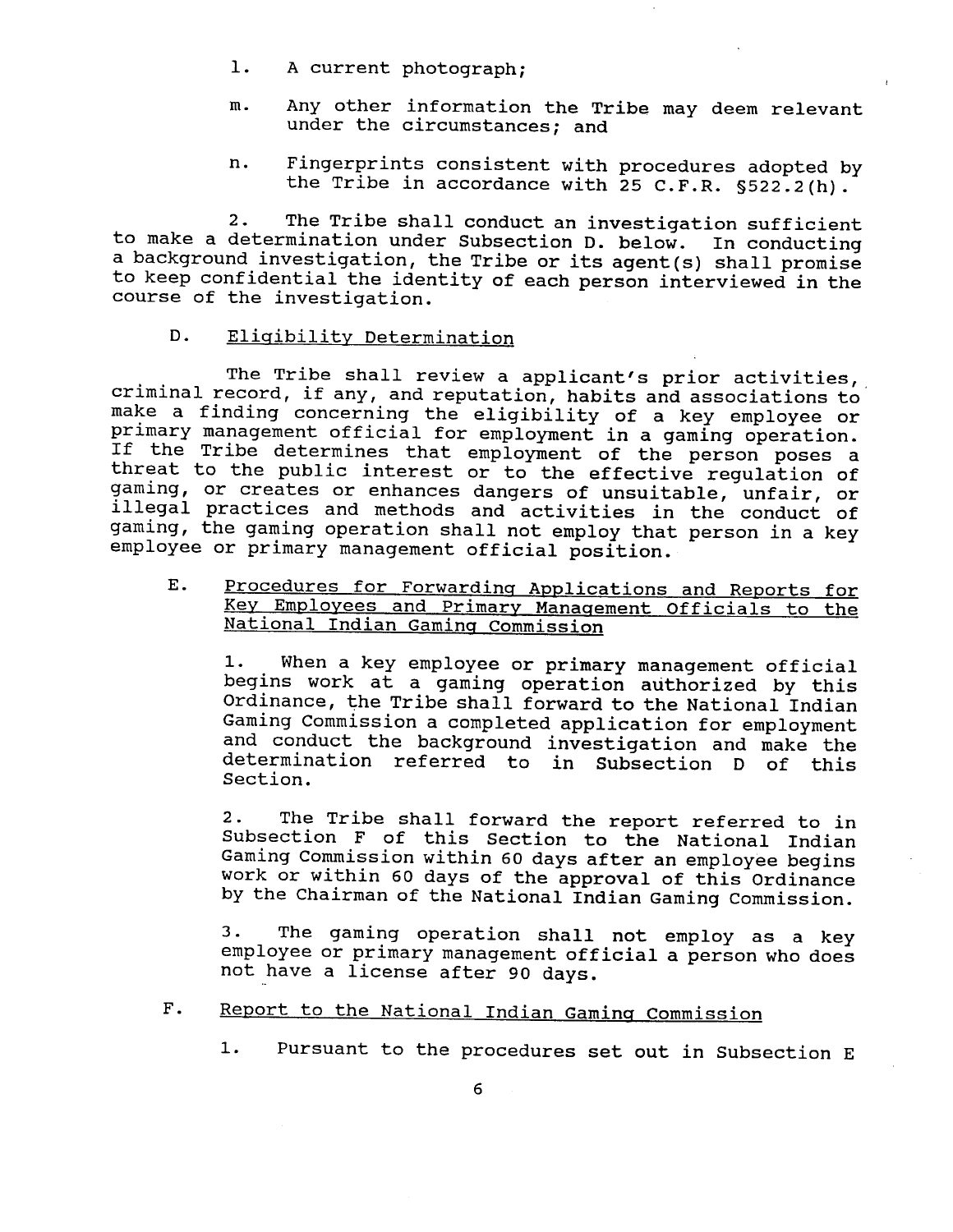of this Section, the Tribe shall prepare and forward to the National Indian Gaming Commission an investigative report on each background investigation. An investigative report shall include all of the following:

- a. Steps taken in conducting the background investigation;
- b. Results obtained;
- c. Conclusions reached; and
- d. The bases for those conclusions.

2. The Tribe shall submit, with the report, a copy of the eligibility determination made under subsection D of this Section.

- 3. If a license is not issued to an applicant, the Tribe:
	- a. Shall notify the National Indian Gaming Commission; and
	- b. May forward copies of its eligibility determination and investigative report (if any) to the National Indian Gaming Commission for inclusion in the Indian Gaming Individuals Records System.

**4.** With respect to key employees and primary management officials, the Tribe shall retain applications for employment and reports (if any) of background investigations for inspection by the Chairman of the National Indian Gaming Commission or his or her designee for no less than three (3) years form the date of termination or denial of employment.

G. Grantinq a Gaminq License

1. If, within a thirty (30) day period after the National Indian Gaming Commission receives a report, the National Indian Gaming Commission notifies the Tribe that it has no objection to the issuance of a license pursuant to a license application filed by a key employee or a primary management official for whom the Tribe has provided an application and investigative report to the National Indian Gaming Commission, the Tribe may issue a license to such applicant.

**2.** The Tribe shall respond to a request for additional information from the Chairman of the National Indian Gaming Commission concerning a key employee or a primary management official who is the subject of a report. Such a request shall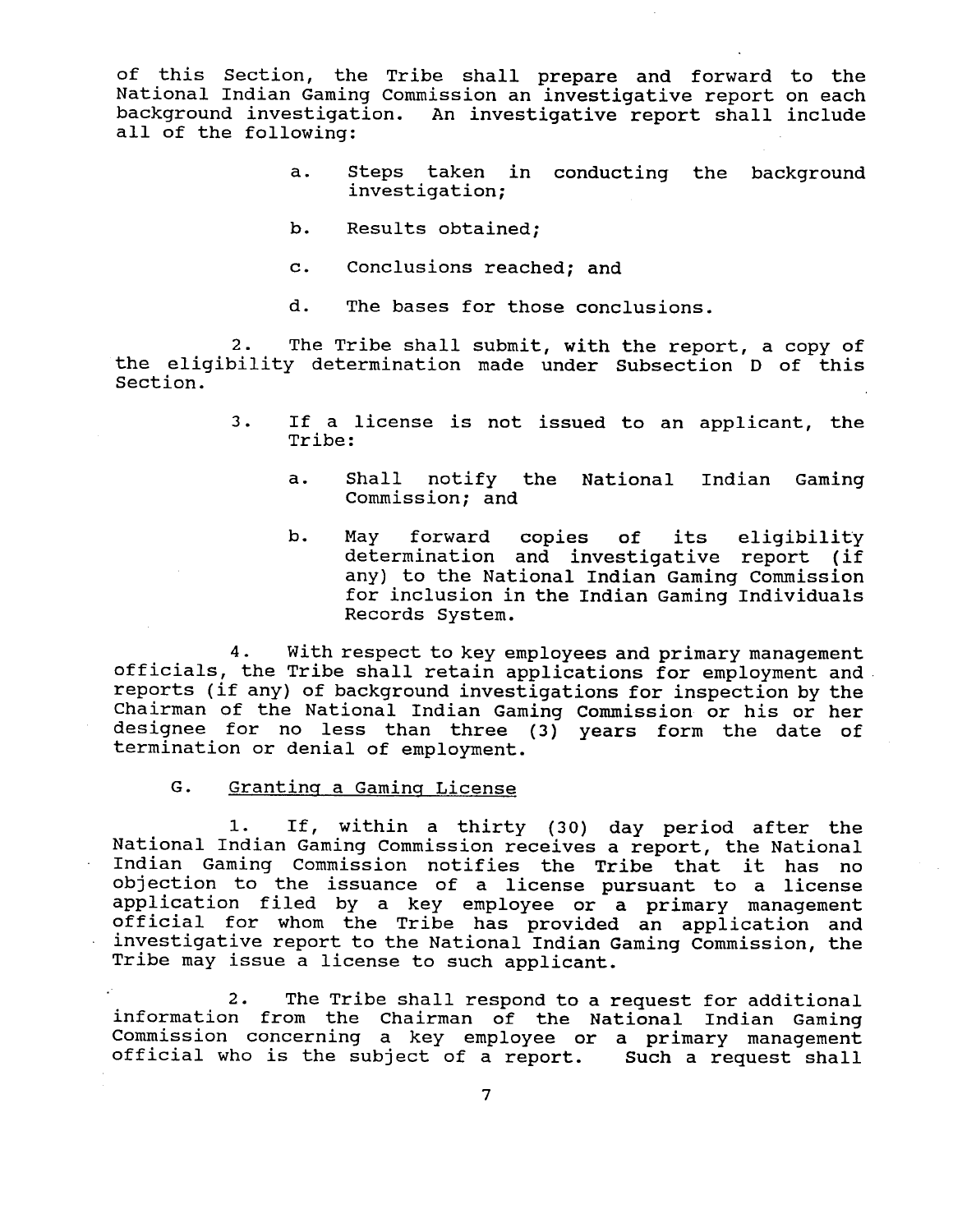suspend the 30-day period under Subsection G.1. of this Section until the Chairman of the National Indian Gaming Commission receives the additional information.

3. If, within the thirty (30) day period described above, the National Indian Gaming Commission provides the Tribe with a statement itemizing its objection(s) to the issuance of a license to a key employee or to a primary management official for whom the Tribe has provided an application and investigative report to the National Indian Gaming Commission, the Tribe shall reconsider the application, taking into account the objection(s) itemized by the National Indian Gaming Commission. The Tribe shall make the final decision whether to issue a license to such applicant.

#### H. License Suspension

1. If, after the issuance of a gaming license, the Tribe receives from the National Indian Gaming Commission reliable information indicating that a key employee or a primary management official is not eligible for employment under Subsection D above, the Tribe shall suspend such license and shall notify in writing the licensee of the suspension and the proposed revocation.

2. The Tribe shall notify the licensee of a time and a place for a hearing on the proposed revocation of a license.

3. After a revocation hearing, the Tribe shall decide whether to revoke or to reinstate a gaming license. The Tribe shall notify the National Indian Gaming Commission of its decision.

# **VIII. Licensinq of Gamins Places, Facilities and Locations**

A separate license shall be required for each place, facility, or location on Indian lands where Class I1 and/or Class I11 gaming is to be conducted on the Chemehuevi Reservation.

### IX. Creation of **Tribal Gaming Commission**

There is hereby created the Chemehuevi Tribal Gaming Commission, which shall consist of three persons who would themselves qualify for licensing under this Ordinance.

B. The members of the Tribal Gaming Commission shall be appointed by the Chemehuevi Tribal Council, and shall not be removed during their terms of office except for misconduct, neglect of duties or other acts that would render such personalities or other acts that would render such persons unmulified or licensure hereunder. An affirmative vote of at least five for licensure hereunder. An affirmative vote of at least five<br>members of the Tribal Council, taken in an open meeting after a duly- noticed hearing at which the member charged with misconduct shall have the right to hear and present evidence concerning his/her removal, shall be required to remove a member of the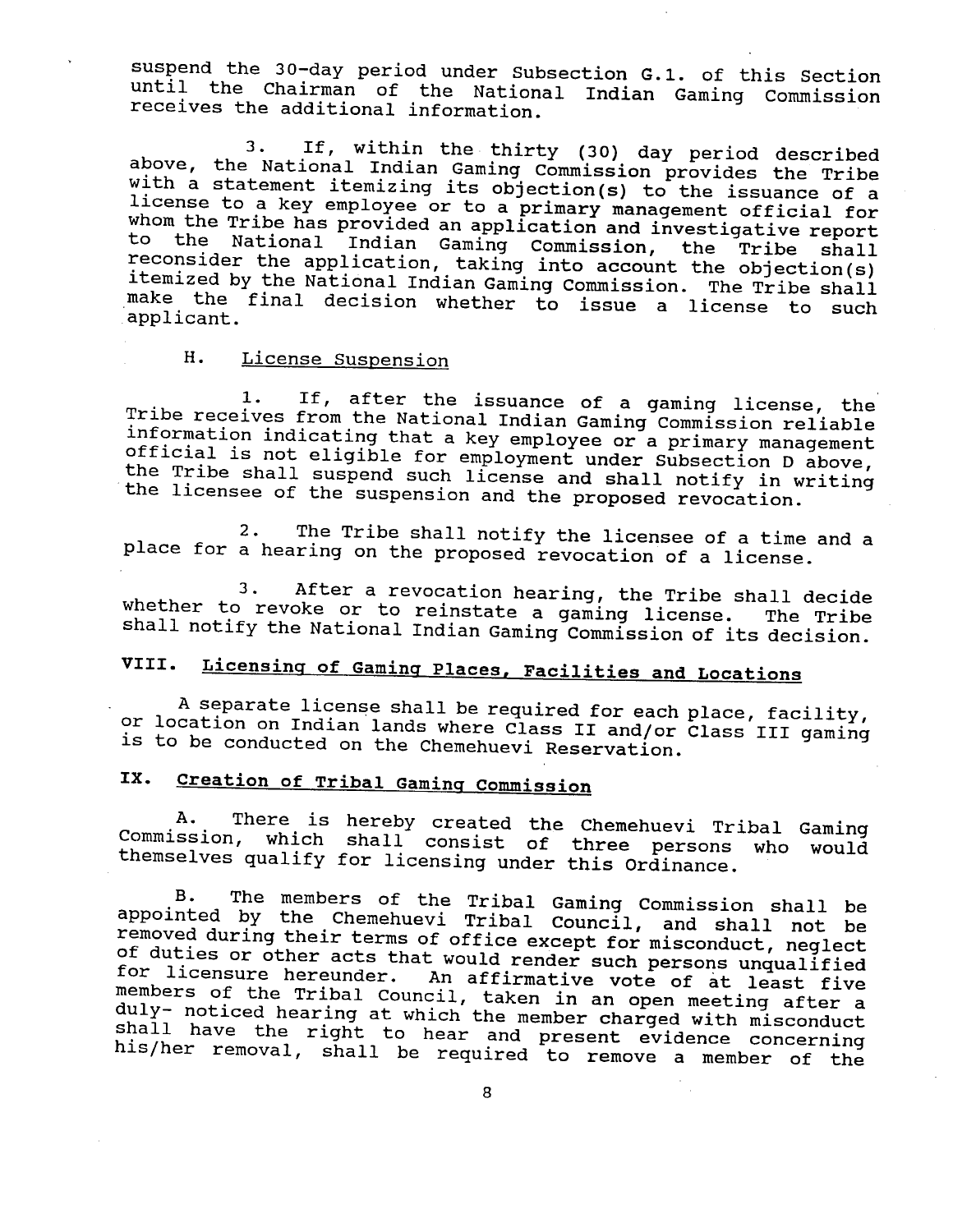Commission. At the request of the member whose removal is at issue, the hearing may be held in executive session. The Tribal Council also may elect to receive in executive session any evidence public disclosure of which might compromise any on-going lawenforcement investigation.

C. There shall be a Chairperson of the Tribal Gaming Commission, who shall be appointed for a term of two years. The remaining members of the Commission shall be appointed for terms of<br>two vears. The Tribal Council shall determine and authorize the The Tribal Council shall determine and authorize the compensation to be paid to members of the Tribal Gaming Commission based upon a determination of time required to be expended upon Commission duties and the qualifications of the appointed Commission duties and the qualifications of the<br>Commissioners.

D. The Tribal Gaming Commission shall be authorized and hereby is directed to promulgate, subject to review and approval by the Tribal Council, detailed and comprehensive regulations for the implementation and enforcement of this Ordinance. Said regulations shall describe and establish the rules for each specific Class **I1**  and Class **I11** gaming activity to be authorized to be conducted on the Chemehuevi Reservation, and no form of such gaming may be conducted on the Chemehuevi Reservation without prior approval by the Tribal Gaming Commission.

E. The Tribal Gaming Commission, independent of the Tribal Council, shall have full authority to monitor compliance with this Ordinance and its Regulations, and to investigate and act to prevent any violation(s) thereof.

F. Subject to the approval of the Tribal Council and the appropriation of funds therefor, the Tribal Gaming Commission shall be authorized to employ such staff as reasonably may be required to fulfill its responsibilities under this Ordinance. Compensation of Commission employees shall be limited to that which is comparable to compensation paid to persons performing similar duties in other governmental gaming regulatory agencies.

G. Subject to the approval of the Tribal Council, the Tribal Gaming Commission hereby is authorized to establish and impose upon gaming facilities, permittees, applicants and licensees such application, permit and license fees as may be necessary to fully reimburse the Tribe 'for its actual costs of operating the Tribal Gaming Commission, enforcing this Ordinance and Tribal Gaming Ommission requlations, processing of licensing and permit pplications, and otherwise fulfilling its regulatory applications, and otherwise fulfilling its regulatory<br>responsibilities under IGRA. All such fees shall be collected by<br>the Tribal Gaming Commission and best and the collected by nsibilities under IGRA. All such fees shall be collected by<br>Tribal Gaming Commission and hereby are continuously appropriated solely for the purposes enumerated in this Subsection.

H. Failure to timely pay any gaming-related fee imposed by the Tribal Council or the Tribal Gaming Commission, or to comply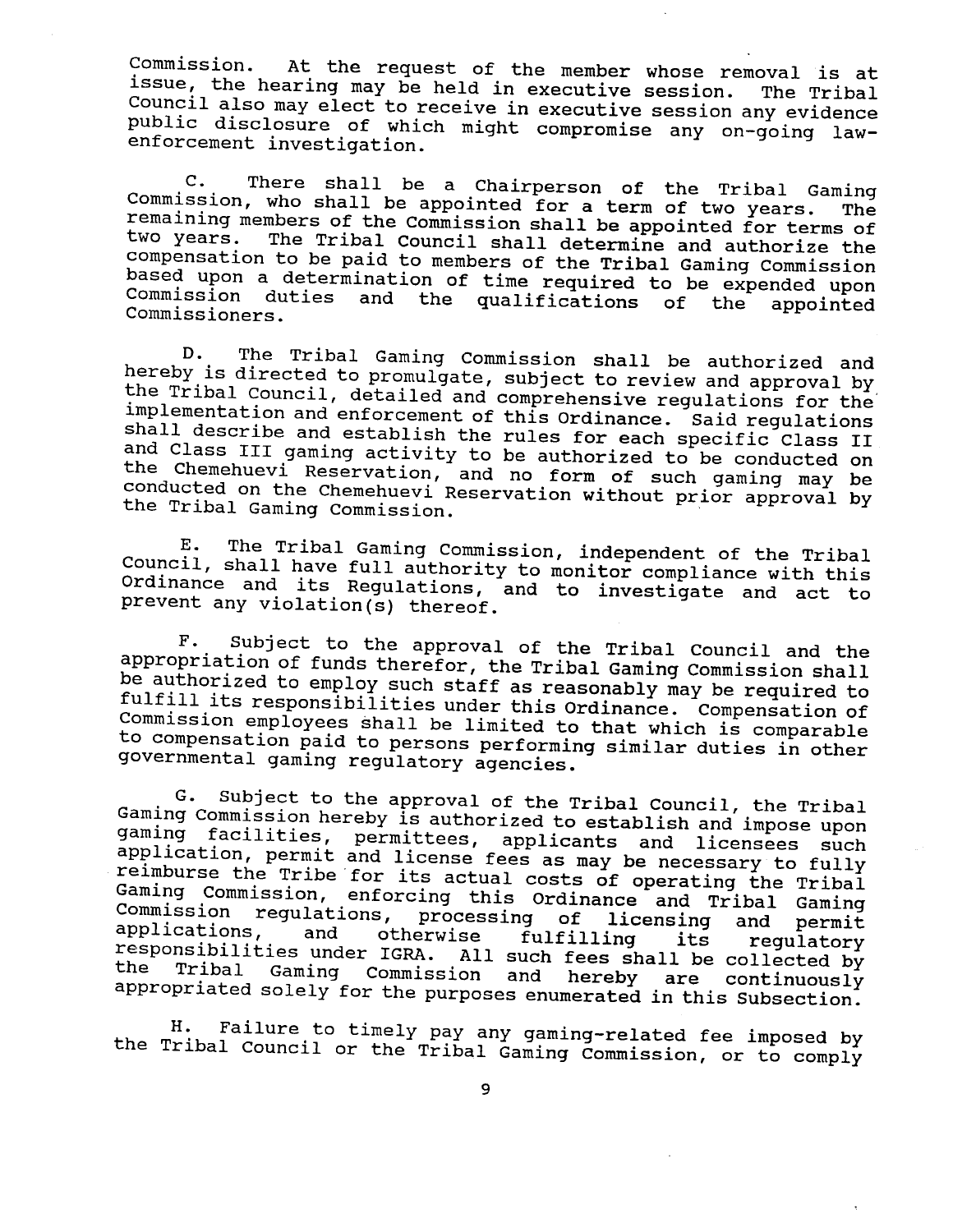with any Commission regulation or order, or any other violation of this Ordinance or the terms of any Class **I11** gaming compact authorizing and regulating gaming on the Chemehuevi Reservation, shall be grounds for suspension or revocation of any license or permit issued pursuant to this Ordinance, exclusion of any nonmember of the Chemehuevi Tribe from the Chemehuevi Reservation, and imposition of such other sanctions as the Tribal Gaming Commission may deem appropriate.

**I.** Any person or entity subject to any sanction or penalty by the Tribal Gaming Commission shall have the right to appeal such sanction or penalty to the Tribal Council in accordance with such rules and regulations as may be promulgated by the Tribal Council for that purpose. The decision of the Tribal Council on any appeal shall be final and not otherwise reviewable.

#### **X. Repeal**

To the extent that they are inconsistent with this ordinance, all gaming ordinances previously enacted or amended by the Chemehuevi Tribe hereby are repealed.